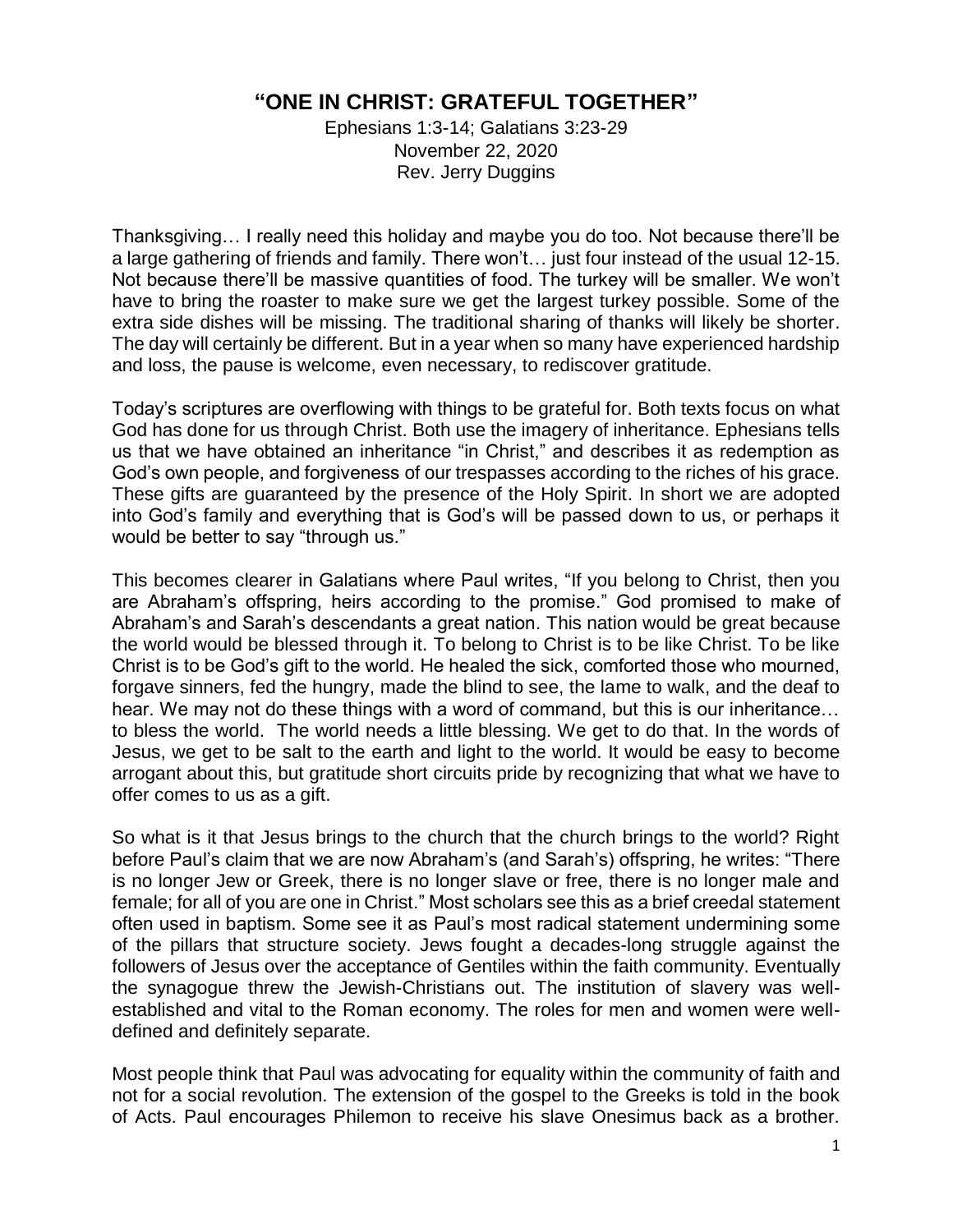Women were welcome as disciples of Jesus and played a major role in his ministry and in the early leadership of the church. Though short-lived, the hierarchies and inequities between these classes of people, were realized within the faith community at least on a limited basis. No attempts were made to extend these benefits beyond the church and in fact by the second century, Christians were fully separated from Jews, and the leadership of women within the church had been suppressed. If Paul intended this to radically change the world, he didn't get very far with it.

And yet… it's possible, likely even, that they do describe the blessed community of faith and express a call for transformation to the church today. Consider that Jesus was a first century Jew, that what we know about him (what he said and what he did) we learned mostly from first century Christians. Paul was a first century Jewish follower of Jesus. His concern was to build up the church, not advocate for a social revolution. But we are twenty-first century Christians. Some Christians today believe that this doesn't make any difference, that God and the gospel are the same yesterday, today and tomorrow. If you see any of these… run! The gospel is adaptive. Its expression changes with the context.

The conversation around these three polarities has changed considerably over the two millennia of Christianity. For the most part, we are no longer concerned to turn Jews into Christians, but we do still debate what it means to be a faithful Christian. Considerable animosity exists between what are regarded as just different sects of the faith. Catholics and protestants have turned down the heat as they engaged in ecumenical conversation, but there are many others who take a separatist approach, condemning the mainline churches as heretical and unsaved.

Complicating this question is the reality that Christians are no longer a minority and many of them have confused cultural norms with the practice of faith. "No longer Jew or Greek" was originally about overcoming the barriers that prevented Gentiles from joining the community of faith as equal participants. Today the barriers consists in a string of doctrinal, political, ecclesiastical and cultural disputes. The gospel for one faith community isn't even recognizable for another.

Slavery, as an institution, is no longer acceptable in our society, but the inequities created by that institution in the first century have not disappeared. Following our civil war and the emancipation of slaves in this country, the dominant caste worked hard to insure that the former slaves were "kept in their place. At they used threats, violence, even lynching to maintain the status quo, Jim Crow replaced some of the violence, and after the successes of the Civil Rights movement, mass incarceration became the preferred tool to maintain the racial hierarchy.

It hardly even seems necessary to mention that "no longer male and female" raises a host of issues not even thought about in the first century. Some churches have fought the struggle to remove barriers around gender identity and sexual orientation, while others have only hardened stances that marginalize these individuals.

When Paul cited these distinctions that supported inequities in his world, he urged the church to be different. I don't think he imagined the transformation of society, but he did hope that the church would not use them to make distinctions among one another. The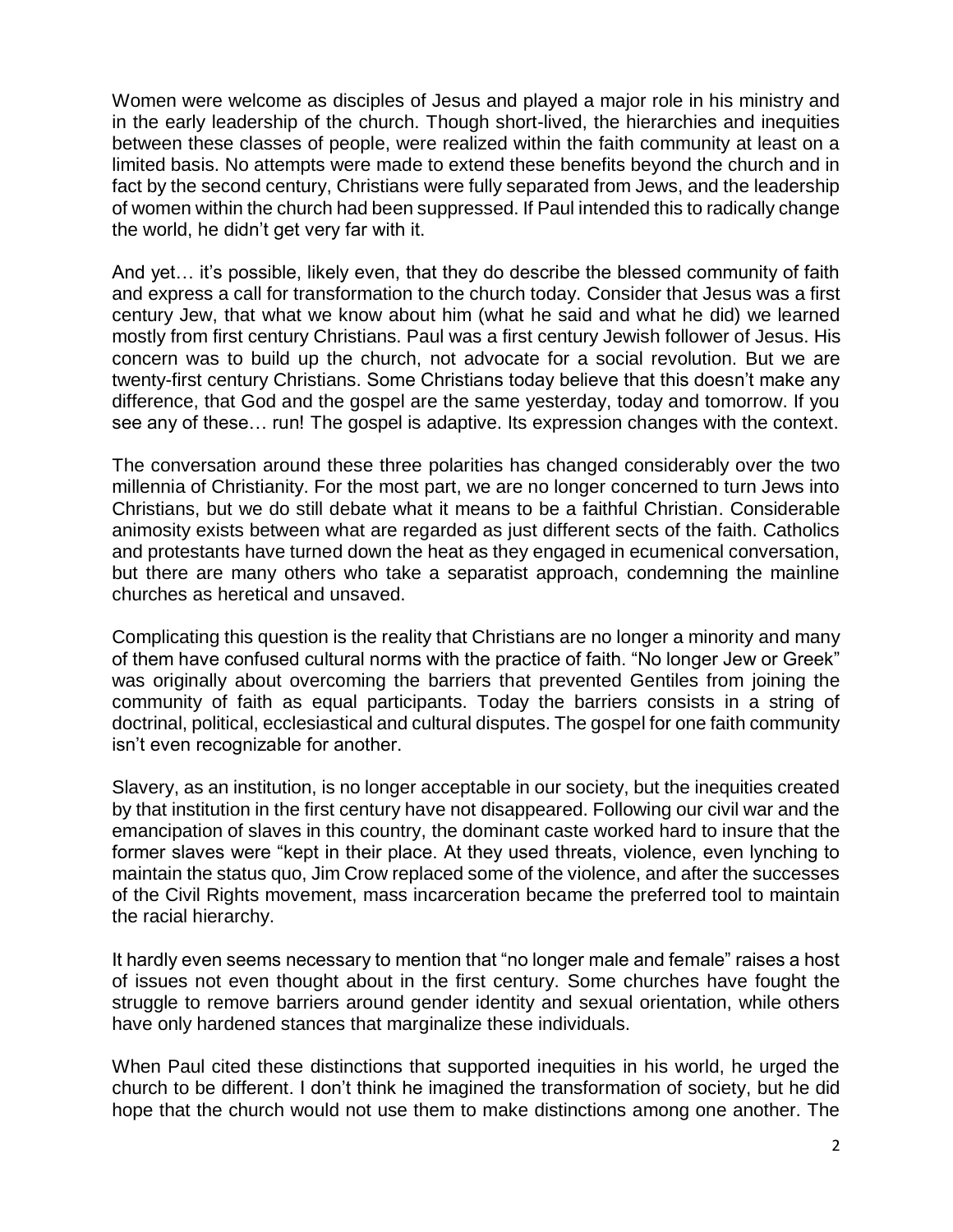Gentile was entitled to the same respect and status as the learned Jew. Slaves and women should share in the same benefits and responsibilities and masters and men. Living this vision out proved to be difficult and has remained so to the present day. But doing so, or trying to do so, flows directly from following Jesus, from being one in Christ.

Every year we are brought back to this vision when we celebrate Christ the king. It seems strange to link this vision for breaking down the hierarchies to a day in which we honor Jesus as our Lord. But it's so critical that we hold these two things together because it tells us that Jesus is a different sort of king. He doesn't tax the people to secure the throne. He doesn't surround himself with knights and castles. There are no dukedoms. There are only humans who are loved and called to love. In Jesus kingdom there are "no longer Jews and Greeks, no longer slaves or free, no longer male and female."

As I think about this vision, I am mindful of and thankful for the many who have tried to live it out. I am thankful for Martin Luther, he brought to light the priesthood of all believers. I am thankful for Teresa of Avila who emphasized that we are all the body of Christ, his hands and his feet. I am thankful for Walter Rauschenbusch and Dorothee Solle who taught us to care for the poor; for Ida B. Wells and Martin Luther King Jr who taught us to treat all people with the same respect and that the community could not be whole unless all were free.

As we gather around tables in smaller groups, thinking about those who are not present this year, let us also remember to give thanks for those who have not be included at the table. Janet found for me this wonderful prayer which holds together Christ the King with Paul's vision for a more equitable world.

Create a throne room for yourself here, O Christ, but let it be the empty seat beside the anxious the lonely chair next to the confused, the vacant pew next to the hungry and reign, O Jesus, as sovereign over the forgotten.

May your reign be a mockery to the world but good news to those who seek out truth and may we join them in the search, finding you walking the streets or breaking bread or sitting by bedsides.

May we find you in border areas on the edge of things crossing over with the foreigner.

May we find you among children, learning to finger paint, as teachers to those who long to enjoy life again.

May we find you with the worried, silenced with nothing to say and space enough to keep it.

May we find you on the wrong side of the tracks, going where you should not and finding a place to lay your head among the lost.

May we find you singing our songs of justice and peace and removing your crown to do so.

May we find you with a word that lives in the hopes of the afraid and a comforting peace for those who are broken.